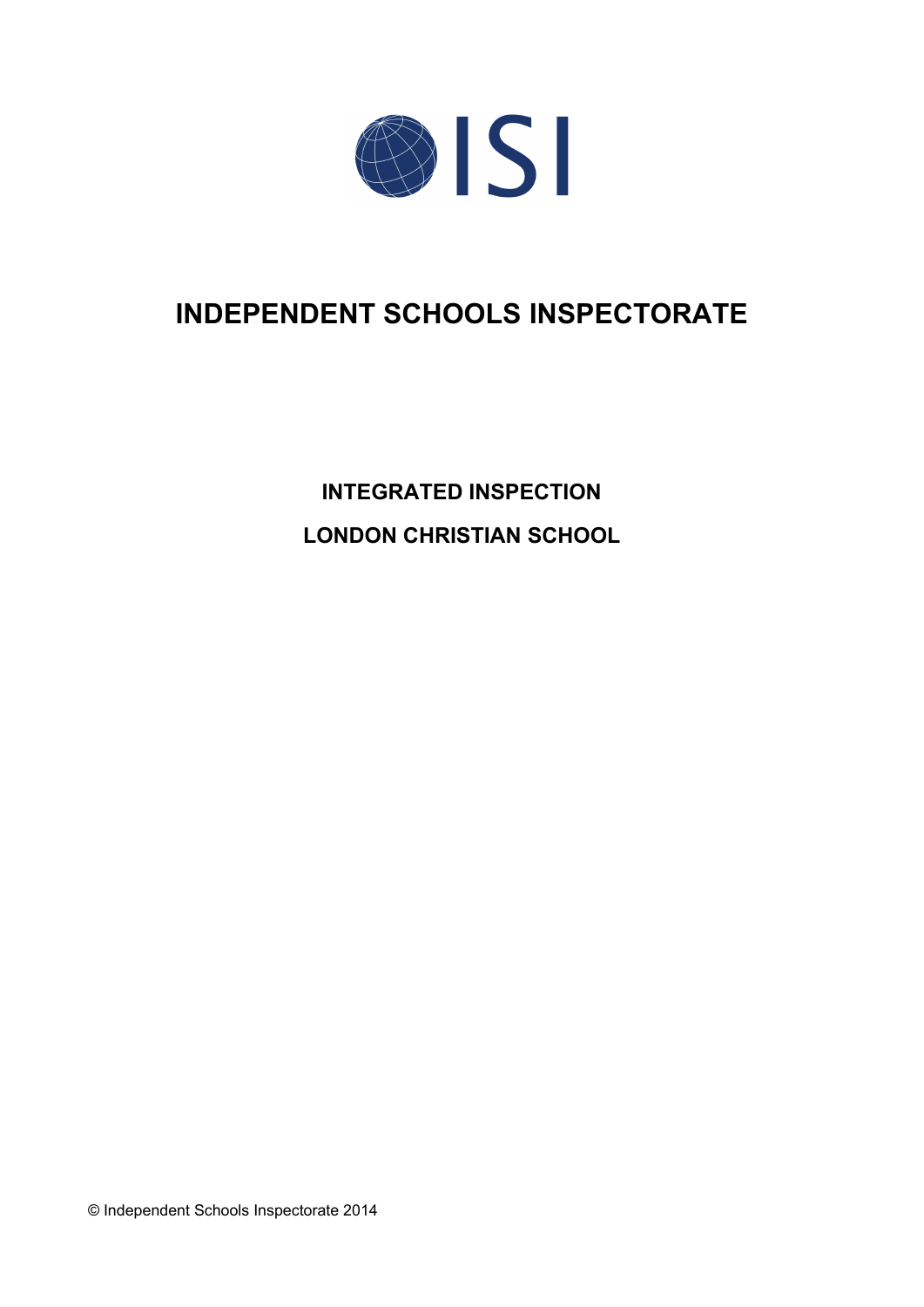# **INDEPENDENT SCHOOLS INSPECTORATE**

## **London Christian School**

| <b>Full Name of School</b>        | <b>London Christian School</b>            |
|-----------------------------------|-------------------------------------------|
| <b>DfE</b> Number                 | 210/6397                                  |
| Registered Charity Number 1133692 |                                           |
| <b>Telephone Number</b>           | 020 31306430                              |
| <b>Fax Number</b>                 | 020 31306449                              |
| <b>Email Address</b>              | mail@londonchristianschool.com            |
| <b>Headmistress</b>               | <b>Miss Georgina Hale</b>                 |
| <b>Chair of Governors</b>         | <b>Revd Chris Fishlock</b>                |
| Age Range                         | 3 to 11                                   |
| <b>Total Number of Pupils</b>     | 101                                       |
| <b>Gender of Pupils</b>           | <b>Mixed</b>                              |
| Numbers by Age                    | 3-5 (EYFS): <b>33</b><br>$5 - 11$ :<br>68 |
| Head of EYFS Setting              | <b>Mrs Anna Pringle</b>                   |
| <b>EYFS Gender</b>                | <b>Mixed</b>                              |
| <b>Inspection Dates</b>           | 17 Jun 2014 to 20 Jun 2014                |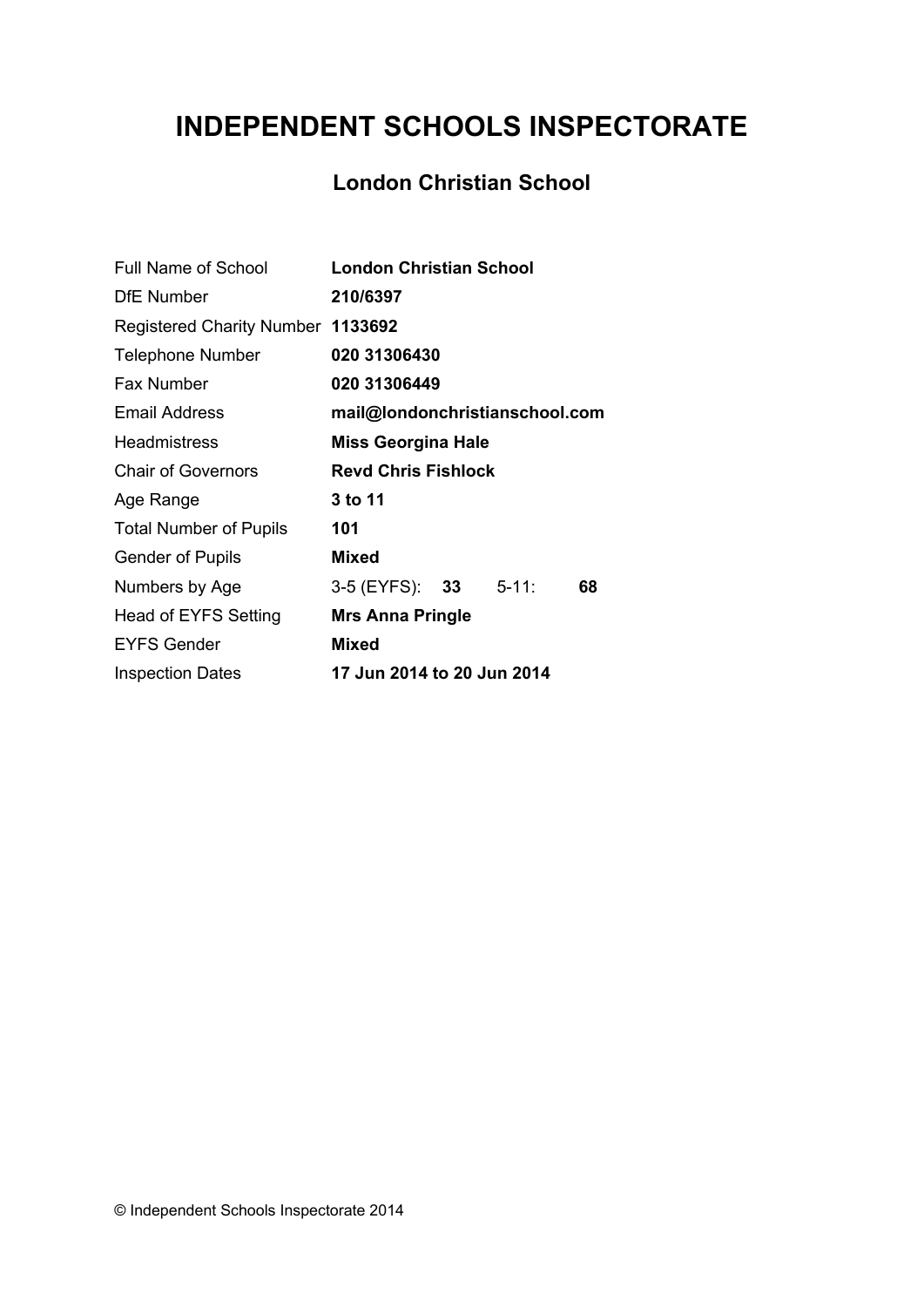## **PREFACE**

This inspection report follows the *ISI schedule,* which occupies a period of four continuous days in the school. This was the school's first ISI inspection.

The Independent Schools Inspectorate (ISI) is the body approved by the Secretary of State for the purpose of inspecting schools belonging to the Independent Schools Council (ISC) Associations and reporting on compliance with the Education (Independent School Standards) (England) Regulations 2010, as amended. The range of these Regulations, which replace those first introduced on 1 September 2003, can be viewed on the website [www.legislation.gov.uk.](http://www.legislation.gov.uk) Additionally, inspections will consider the school's accessibility plan under Schedule 10 of the Equality Act 2010 and the ban on corporal punishment introduced by the School Standards and Framework Act 1998.

The inspection was also carried out under the arrangements of the ISC Associations for the maintenance and improvement of the quality of their membership.

ISI is also approved to inspect the Early Years Foundation Stage (EYFS), which was introduced in September 2008 and applies to all children in England from birth to 31 August following their fifth birthday. This report evaluates the extent to which the setting fulfils the requirements of the Early Years Foundation Stage Statutory Framework published by the Department for Education (DfE) and follows the requirements of the Childcare Act 2006 as subsequently amended.

The inspection of the school is from an educational perspective and provides limited inspection of other aspects, although inspectors comment on any significant hazards or problems they encounter which have an adverse impact on children. The inspection does not include:

- (i) an exhaustive health and safety audit
- (ii) an in-depth examination of the structural condition of the school, its services or other physical features
- (iii) an investigation of the financial viability of the school or its accounting procedures
- (iv) an in-depth investigation of the school's compliance with employment law.

Inspectors may be aware of individual safeguarding concerns, allegations and complaints as part of the inspection process. Such matters will not usually be referred to in the published report but will have been considered by the team in reaching their judgements.

Both Ofsted and ISI inspect and report on the Independent School Standards Regulations. However, they apply different frameworks and have different criteria for judging school quality that are suited to the different types of schools they inspect. Both use a four point scale when making judgements of quality but, whilst the ISI terminology reflects quality judgements that are at least equivalent to those used by Ofsted, they also reflect the differences in approach. ISI reports do not provide a single overarching judgement for the school but instead give a clear judgement on each aspect of the school's work at the beginning of each section. **These headline statements must include one of the ISI descriptors 'excellent', 'good', 'sound' or 'unsatisfactory', and where Achievement is 'exceptional' that term may be used for the top grade.** Elsewhere in the report, inspectors may use a range of different adjectives to make judgements. **For EYFS registered provision (for pupils aged under three), reports are required to use the same terminology ('outstanding', 'good', 'requires improvement' and 'inadequate') as Ofsted reports.**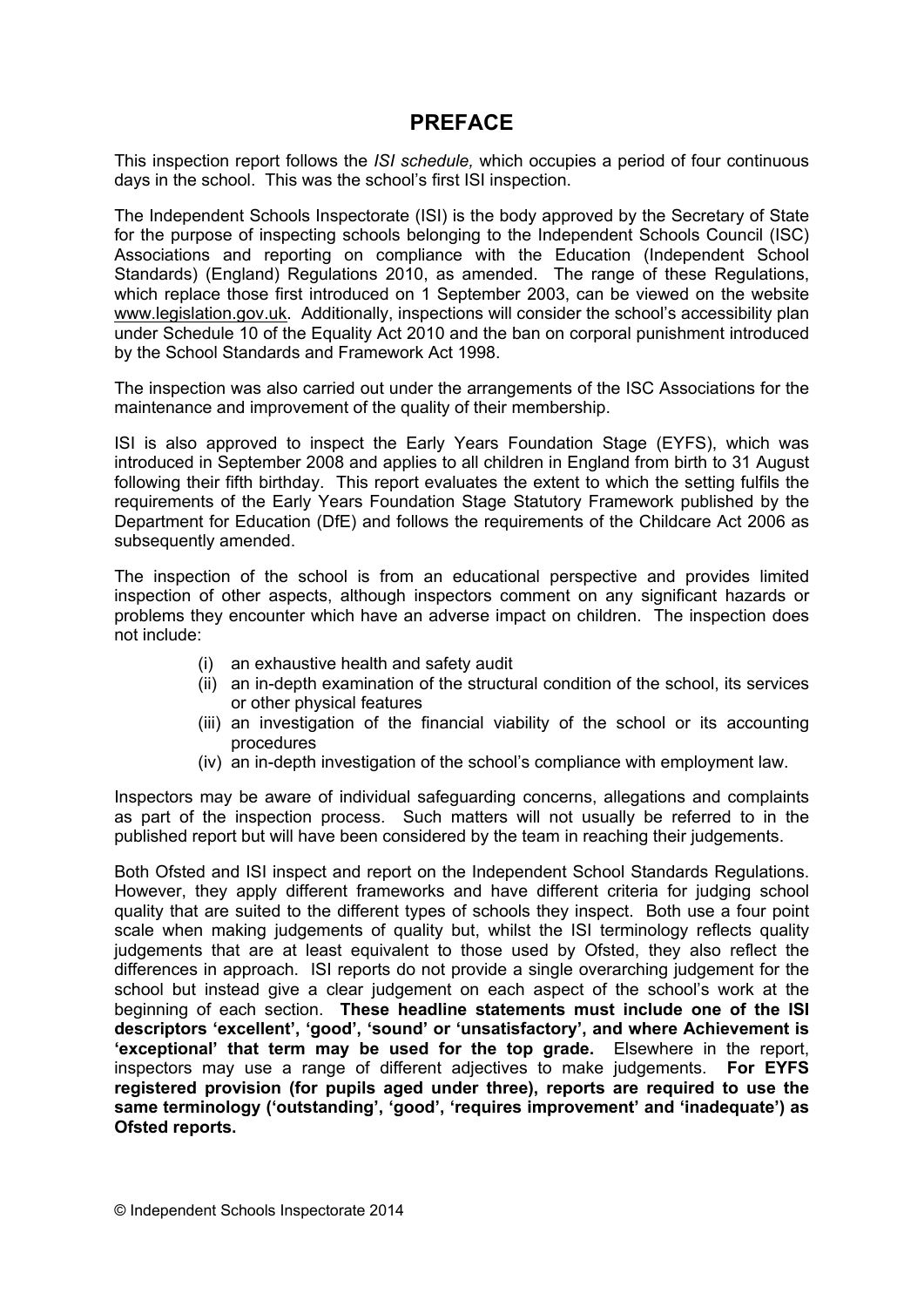## **INSPECTION EVIDENCE**

The inspectors observed lessons, conducted formal interviews with pupils and examined samples of pupils' work. They held discussions with senior members of staff and with the chair of governors and one other governor, observed a sample of the extra-curricular activities that occurred during the inspection period, and attended registration sessions and assemblies. Inspectors visited the facilities for sick or injured pupils. The responses of parents and pupils to pre-inspection questionnaires were analysed, and the inspectors examined regulatory documentation made available by the school.

#### **Inspectors**

| Mrs Beryl Fawcett | <b>Reporting Inspector</b>                                    |
|-------------------|---------------------------------------------------------------|
| Ms Linda Glithro  | Team Inspector (Former Deputy Head, GSA school)               |
| Mr Oliver Price   | Team Inspector (Former Head of Junior Department, ISA school) |
| Mr Ross Settles   | Team Inspector (Director of Studies, IAPS school)             |
| Mr Chris Manville | Co-ordinating Inspector for Early Years                       |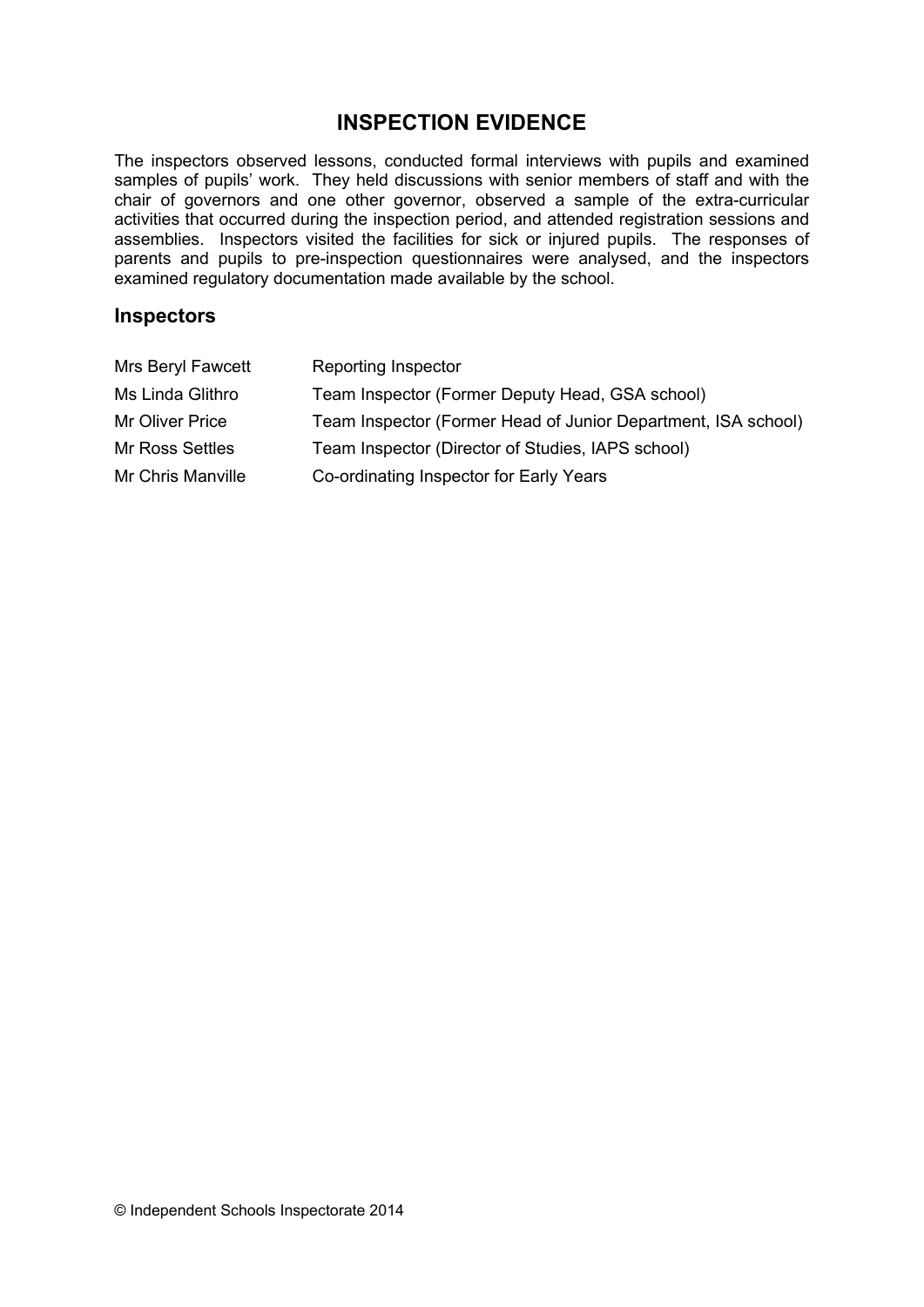## **CONTENTS**

Page

| 1            | THE CHARACTERISTICS OF THE SCHOOL                                                                                 | 1  |
|--------------|-------------------------------------------------------------------------------------------------------------------|----|
| $\mathbf{2}$ | THE SUCCESS OF THE SCHOOL                                                                                         | 2  |
| (a)          | <b>Main findings</b>                                                                                              | 2  |
|              | (b) Action points                                                                                                 | 3  |
|              | (i) Compliance with regulatory requirements                                                                       | 3  |
|              | (ii) Recommendation(s) for further improvement                                                                    | 3  |
| 3            | THE QUALITY OF ACADEMIC AND OTHER ACHIEVEMENTS                                                                    | 4  |
| (a)          | The quality of the pupils' achievements and learning                                                              | 4  |
| (b)          | The contribution of curricular and extra-curricular provision (including<br>community links of benefit to pupils) | 5  |
| (c)          | The contribution of teaching                                                                                      | 6  |
| 4            | THE QUALITY OF THE PUPILS' PERSONAL DEVELOPMENT                                                                   | 8  |
| (a)          | The spiritual, moral, social and cultural development of the pupils                                               | 8  |
| (b)          | The contribution of arrangements for pastoral care                                                                | 9  |
| (c)          | The contribution of arrangements for welfare, health and safety                                                   | 9  |
| 5            | THE EFFECTIVENESS OF GOVERNANCE, LEADERSHIP AND<br><b>MANAGEMENT</b>                                              | 11 |
|              |                                                                                                                   |    |
| (a)          | The quality of governance                                                                                         | 11 |
| (b)          | The quality of leadership and management, including links with parents, carers<br>and guardians                   | 11 |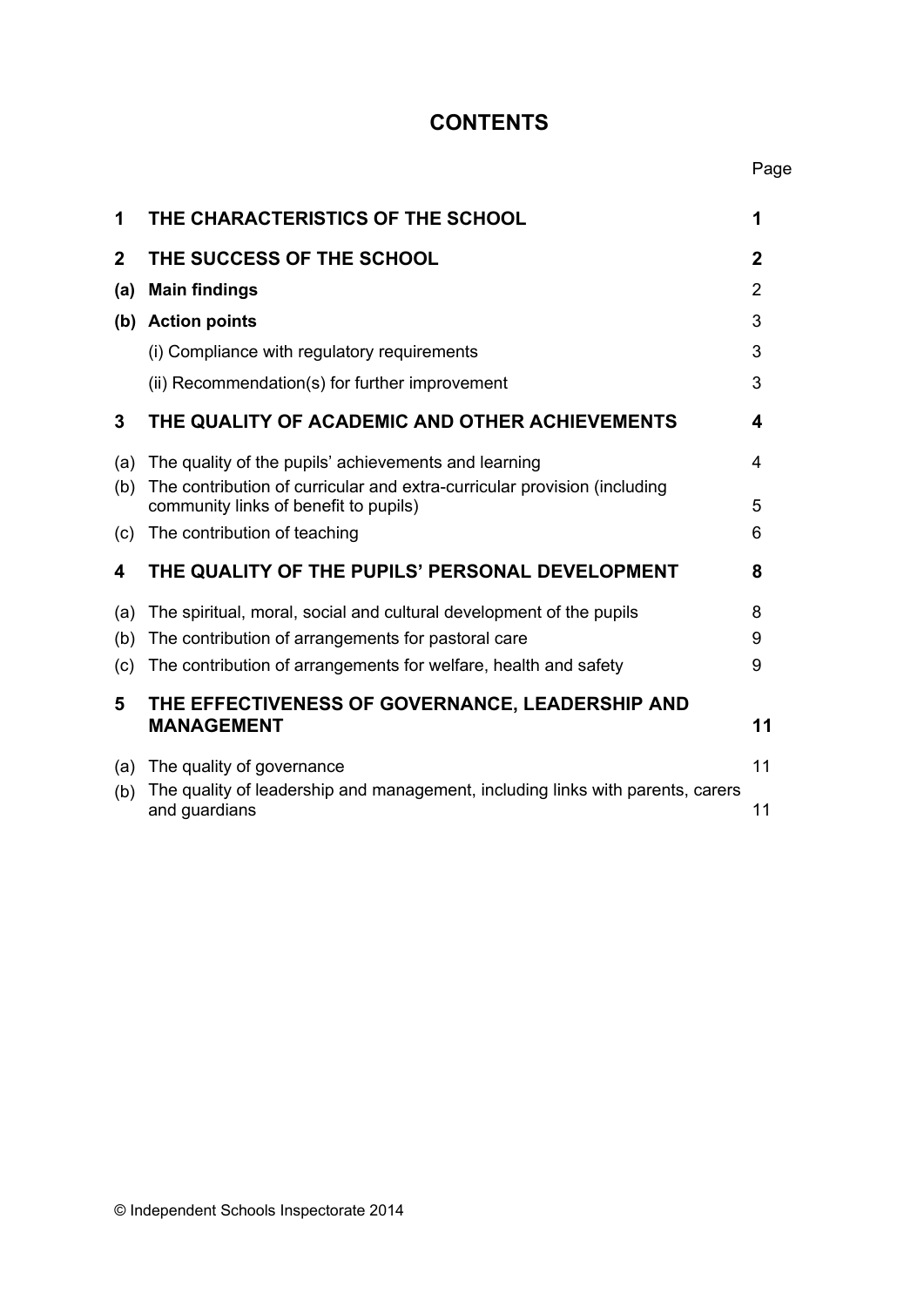## **1. THE CHARACTERISTICS OF THE SCHOOL**

- 1.1 The school is a charitable trust, overseen by its governing body. Founded in September 2007 in Rotherhithe, the school was relocated to a former commercial building in the area of London Bridge in 2009, after a complete renovation of the building to accommodate school facilities. Since its inauguration, with four pupils, the school has built on its intake year by year, starting from Reception to Year 6.
- 1.2 The school has a distinctive Christian ethos. It aims to deliver an excellent Christian education through teaching a creative and engaging curriculum; to nurture a love for learning and to celebrate pupils' achievements.
- 1.3 The most significant changes in the nature of the school since its initial Ofsted inspection include: a new building; staff training and induction procedures; the introduction of training for newly qualified teachers; dispersal of leadership roles and responsibilities; and initiatives to enhance communication with parents.
- 1.4 At the time of the inspection, there was a total of 101 pupils on roll, with 33 (16 boys and 17 girls) in the Early Years Foundation Stage (EYFS) and 68 (35 boys and 33 girls) in Years 1 to 6. Pupils come from families representing a range of socioeconomic and cultural backgrounds. Many parents are professionals who benefit from the school's close proximity to the City of London.
- 1.5 The ability profile of the pupils is wide, with the majority being above the national average.
- 1.6 The school identifies seventeen pupils who speak English as an additional language (EAL), six of whom have special support. The seven pupils who are identified as having special educational needs and/or disabilities (SEND) all receive support from the school.
- 1.7 National Curriculum (NC) nomenclature is used throughout this report to refer to year groups in the school. The nomenclature used by the school and its National Curriculum equivalence are shown in the following table.

| School                 | NC name           |
|------------------------|-------------------|
| Sapphire Class         | <b>Nursery</b>    |
| Jasper Class           | Reception         |
| <b>Amethyst Class</b>  | Year 1            |
| <b>Emerald Class</b>   | Year <sub>2</sub> |
| <b>Carnelian Class</b> | Year <sub>3</sub> |
| Onyx Class             | Year 4            |
| <b>Pearl Class</b>     | Years 5/6         |
|                        |                   |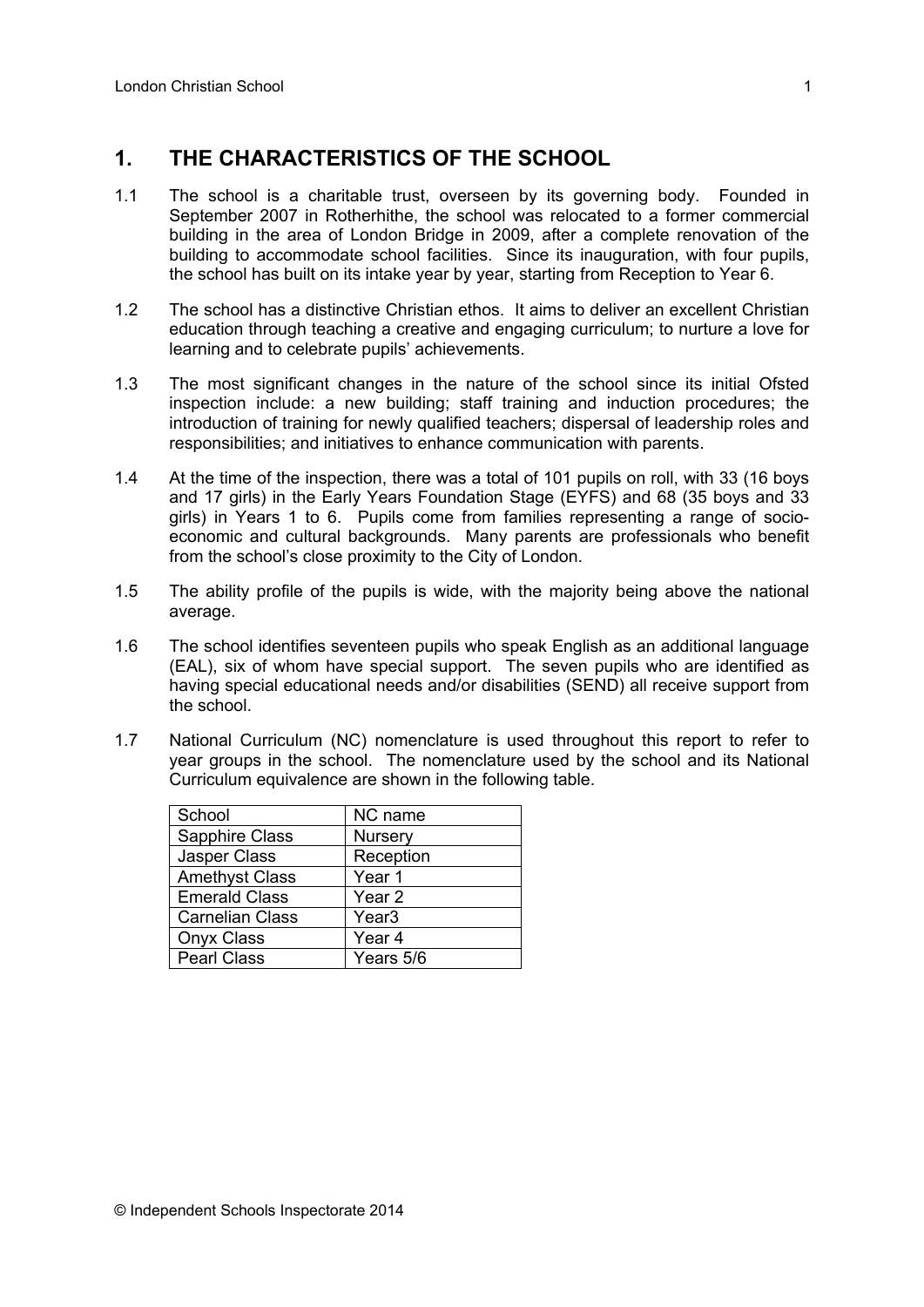## **2. THE SUCCESS OF THE SCHOOL**

#### **2.(a) Main findings**

- 2.1 The quality of the pupils' academic achievements and learning is good. Throughout, they are well educated in accordance with the school's distinctive Christian aims and ethos. In Years 1 to 6, pupils build on the secure foundations established in the EYFS. Pupils demonstrate high standards in listening, reading and writing, and are articulate. Achievement in mathematics is generally of a high standard throughout the school. Pupils' progress, including those with SEND or EAL, is good in relation to national age-related expectations. The small class numbers mean that staff know individual pupils extremely well, and are able to monitor their progress carefully and meet their learning requirements. Pupils' achievement is supported by a suitably broad curriculum. Information and communication technology (ICT) is not yet embedded into the curriculum, although the school has plans in place to address this in the coming year. The programme of extra-curricular activities, which is currently satisfactory, is developing as pupil numbers grow. Teaching is good; it engages and motivates children in the EYFS and makes some excellent provision in Years 1 to 6. Pupils of all ages have enthusiastic attitudes towards their work. At present, opportunities for pupils to direct their own learning are limited, although where they are given scope they rise to the challenge.
- 2.2 The personal development of the pupils is excellent, as is the quality of pastoral care. The Christian ethos permeates the life of the school and contributes greatly to the educational experience enjoyed by pupils. Pupils' personal qualities are strongly developed through the school's rich environment and supportive community, in which they all feel valued. The pupils are confident in themselves and self-aware. Responsibility is cheerfully accepted, and the pupils are pleased to contribute to the life of the school. The social development of the pupils is considerable, and by the time they leave it is excellent.
- 2.3 The quality of governance is good, with many excellent features. The governing body has a good oversight of all sections of the school, including the EYFS. It is very reliant on the good level of information and guidance provided by the headmistress. Governors are not always sufficiently versed in educational matters to offer an appropriate level of challenge or to monitor implementation. They understand and discharge well their responsibilities for financial planning and investment in staff, accommodation and resources, and have good insights into the working of the school. In many ways they are effective in exercising their monitoring role and providing support. The governing body successfully discharges its responsibilities for statutory requirements, including the annual review of safeguarding and child protection. Dynamic leadership and dedicated management have successfully driven the school's development in terms of its ethos and aims, and all aspects of its provision. All those with leadership roles discharge their delegated responsibilities well, particularly for policy implementation and the safeguarding of pupils. A clear educational direction is reflected in the quality of the pupils' education and the high standard of their personal development. In the EYFS, there is an ambitious vision and clear priorities for improvement. The school is successful in securing staff of high quality and ensuring that they are suitably trained for their roles in safeguarding pupils and in welfare, health and safety. Links with parents, carers and guardians throughout are excellent. In response to the preinspection questionnaire, parents expressed an exceptionally high level of satisfaction with all aspects of the school. A small number of parents stated that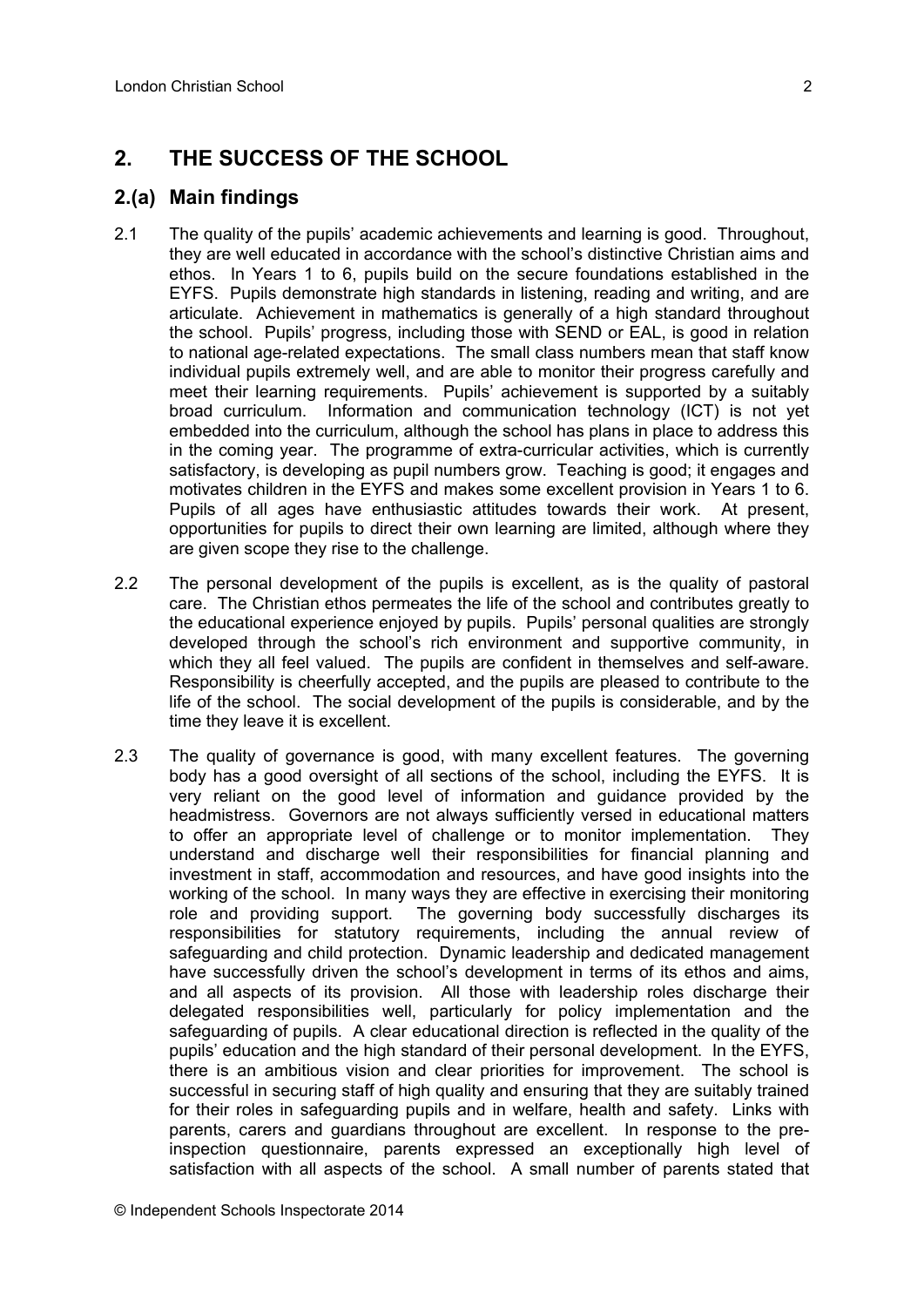they would like more information about how their children's achievements relate to national expectations.

#### **2.(b) Action points**

#### **(i) Compliance with regulatory requirements**

2.4 The school meets all the requirements of the Independent School Standards Regulations 2010.

#### **(ii) Recommendations for further improvement**

- 2.5 The school is advised to make the following improvements.
	- 1. Develop the use of technology in learning across the curriculum, including in the EYFS.
	- 2. Develop a greater focus on independent learning and consistency of teaching, by sharing the best practice that exists within the school.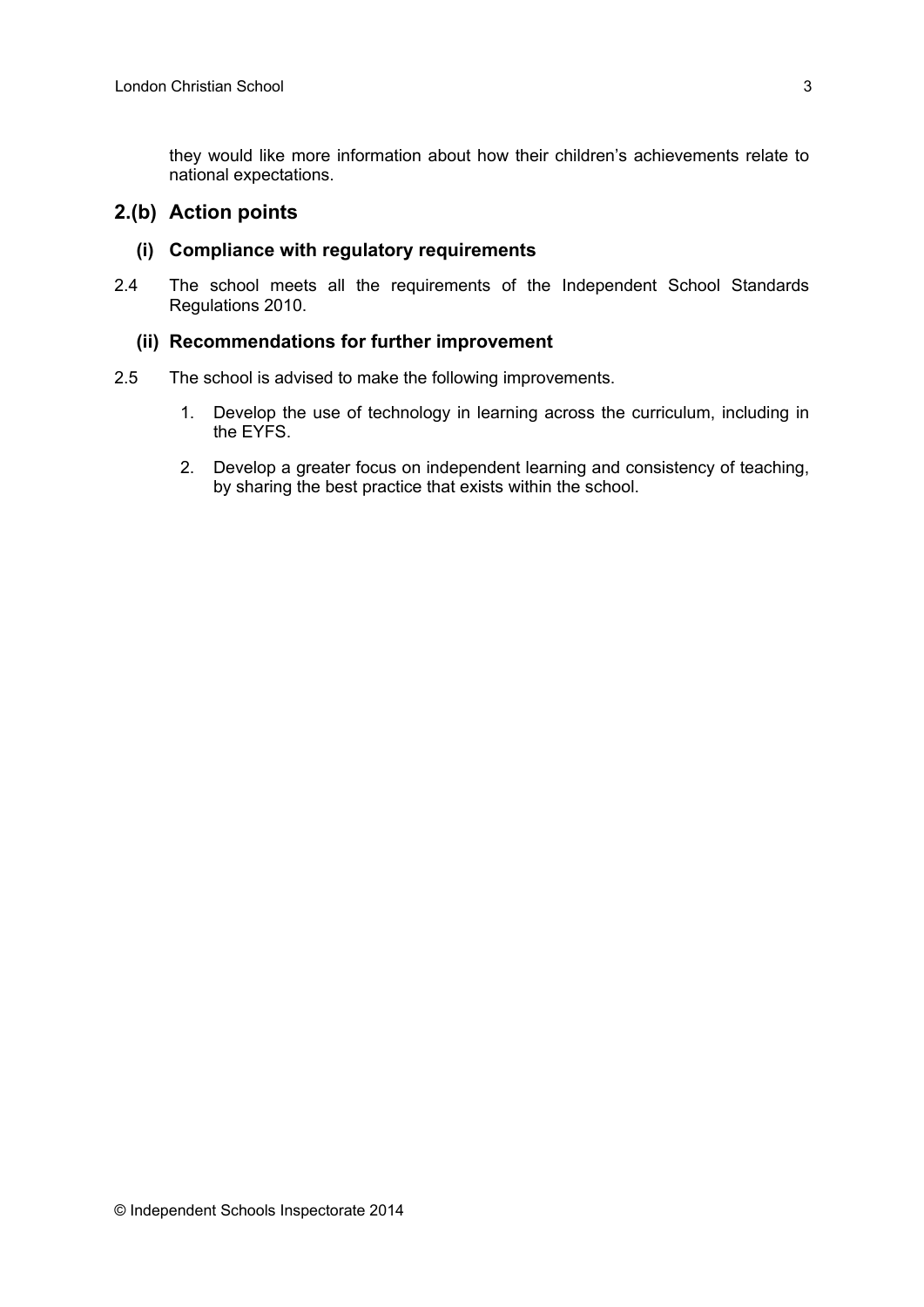## **3. THE QUALITY OF ACADEMIC AND OTHER ACHIEVEMENTS**

#### **3.(a) The quality of the pupils' achievements and learning**

- 3.1 The quality of the pupils' achievements and learning is good.
- 3.2 Pupils are well educated in accordance with the school's distinctive Christian aims and ethos. In Years 1 to 6, pupils build on the secure foundations established in the EYFS, where all children reach at least the expected levels of performance for their ages. Children with SEND or EAL are supported well to reach this standard. Across the school, pupils' listening skills are exemplary and they are articulate speakers, expressing their views with confidence and clarity. Pupils achieve high standards in reading and writing. Guided reading observed in Year 3 was well matched to the needs of the pupils, with the most able pupils using a children's newspaper. High quality poetry inspired by the World War 1 poem *Flanders Field* was evident in the classroom for Years 5 and 6. Achievement in mathematics is generally of a high standard throughout the school. Pupils in Year 4 order fractions, decimals and percentages by calculating the lowest common denominator, and Year 2 pupils are able to identify several fractions equivalent to a half. Good independent thinking is evident, for example when pupils were asked to judge what might make a suitable whole-school writing task.
- 3.3 In the range of extra-curricular pursuits, the school has recently hosted a chess competition and won a bronze medal in a national chess competition. Individual pupils have achieved success in drama and ballet examinations, as well as Association athletics competitions. Pupils have entered national writing competitions and some have had pieces published.
- 3.4 Pupils' attainment cannot be measured in relation to average performance in national tests but, on the evidence available, it is judged to be good in relation to national age-related expectations. The pupils follow a broad curriculum and the first, very small, cohort of Year 6 pupils has successfully gained places at appropriate senior schools and records show that pupils in Year 5 are currently on track to achieve similarly next year. This level of attainment, as judged, indicates that all pupils, including those with SEND or EAL, make good progress in relation to those of similar ability. This is based on inspection evidence including lesson observations, work scrutiny, discussions with pupils and examination of the school's own assessment data.
- 3.5 Pupils have enthusiastic attitudes towards their work and their involvement in activities. They enjoy their lessons and are able to work efficiently, both individually and with others. They show an exceptional level of respect towards one another, which enhances their achievement. At present, opportunities for pupils to direct their own learning are limited. In the instances where they are given scope pupils rise to the challenge, for example in a team-building assembly and in volunteering to say prayers.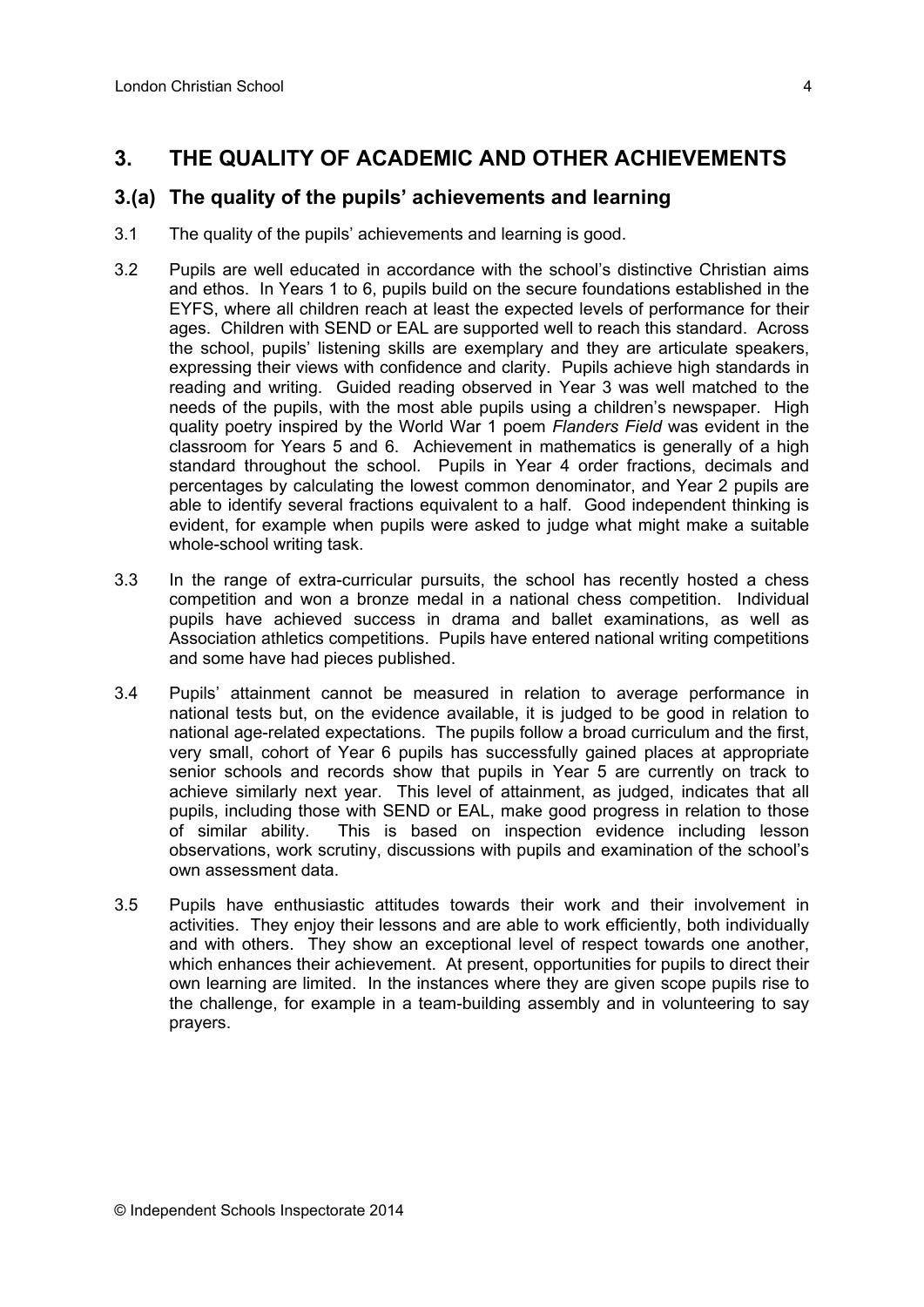### **3.(b) The contribution of curricular and extra-curricular provision**

- 3.6 The contribution of curricular and extra-curricular provision is good.
- 3.7 In the EYFS, the school is exempted from the national learning and development requirements. The curriculum for older pupils, based on the National Curriculum, the school's aims and Christian values, and the assessment of pupils' ability, meets the needs of the range of pupils and covers all required elements, with appropriate time allocation for subjects. It effectively fulfils the school's aim to provide a varied and integrated curriculum. There is a particular focus on English and mathematics, and on biblical studies within religious education. All pupils have the opportunity to learn Mandarin from Reception upwards, fencing from Year 3 and Latin from Year 4.
- 3.8 The curriculum takes account of a variety of links across subjects, including the creative arts, and is well matched to pupils' varying abilities. It provides pupils with a range of experiences across the required areas of learning. As a result, the pupils develop effective knowledge, skills and understanding.
- 3.9 A strong long-term plan has been drawn up for history, politics, geography and science for Years 3 to 6. Educational provision in physical education now includes specialist sports groups, specialist classical ballet teaching and fencing. Staff members have been trained in the teaching of swimming and a certified programme has been adopted. Increased integration of ICT has been targeted, though the school acknowledges that its use is currently under-developed. Cross-curricular ICT is not yet embedded into the curriculum and changes planned for the coming year are intended to address this. Co-ordinators of English and mathematics have been appointed and have received in-service training to help them develop these areas of the curriculum.
- 3.10 The school makes good provision for pupils requiring learning support. Those who are identified as making insufficient progress or as having additional learning needs are added to the school's special educational needs register. The headmistress oversees the support for pupils with SEND or EAL, and assists teachers' planning to ensure that these needs are met. Provision for these pupils and those requiring extension is clearly indicated in subject programmes of study, and clear targets are set through small group and individual education plans.
- 3.11 The school has identified those pupils who are gifted or talented, and has produced a policy giving teachers guidance as to how best to provide for their learning needs, for example in the gifted writing group. Pupils are prepared well for moving to Year 1 from the EYFS and for transfer to senior school at Year 6.
- 3.12 Curriculum planning is generally of a high quality. Curriculum units, schemes of work, and short- and long-term plans are thorough, and careful attention is paid to groupings of pupils in class. Thorough English and mathematics programmes are produced on a weekly basis by classroom teachers, and include movement, song, drama and fun activities to stimulate pupils' interest and enjoyment. The school action plan is a key factor in curriculum development, and targets a range of appropriate and achievable aspects of curricular provision.
- 3.13 The personal, social and health education (PSHE) programme supports the school's aims and ethos. It includes a process of setting and achieving goals, and is taught in assemblies and in classroom 'circle time'. It is designed to ensure that pupils are prepared for the opportunities, responsibilities and experiences of adult life through a yearly schedule of age-appropriate topics.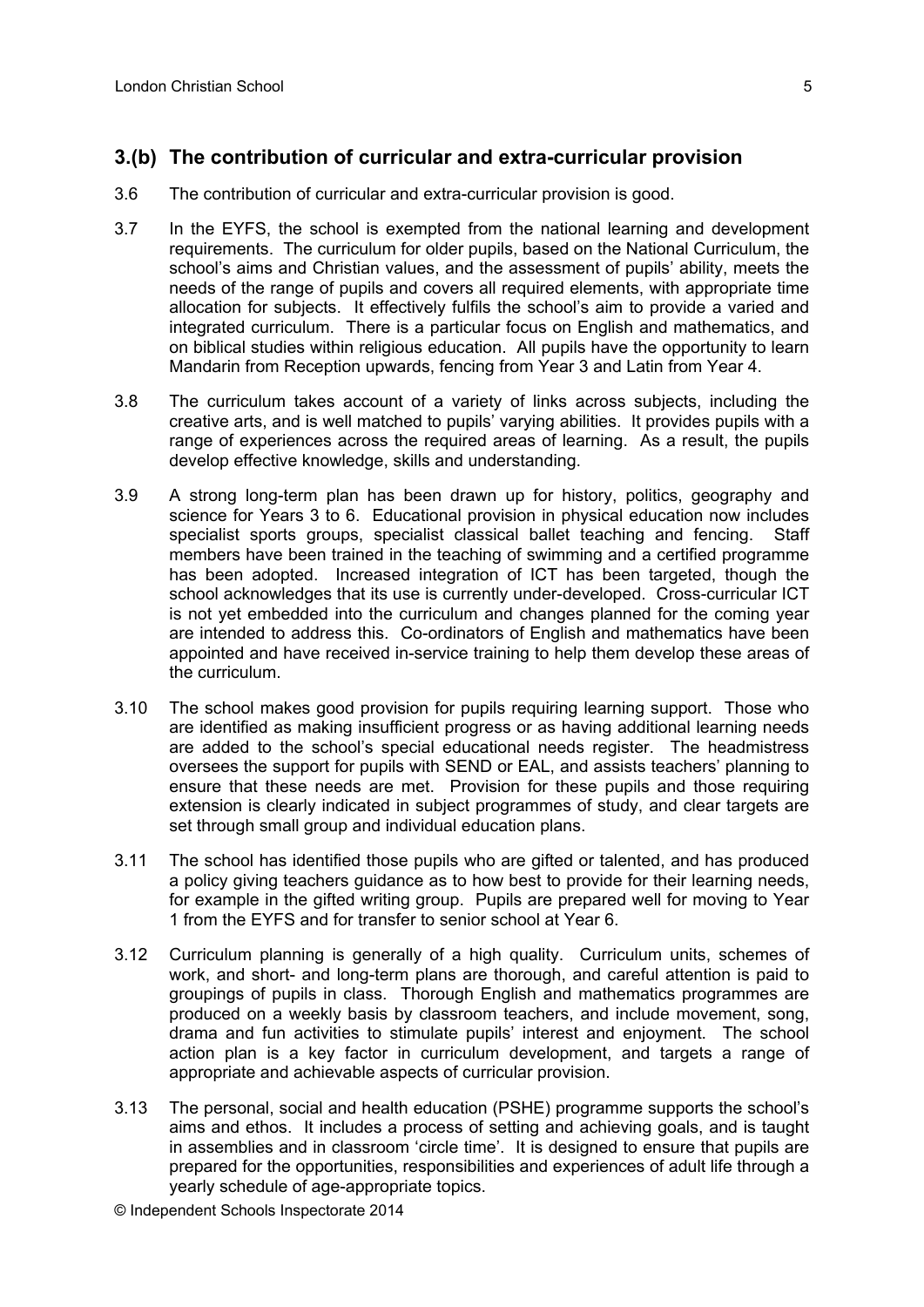- 3.14 The curriculum is further enriched by community visits to places of interest in London, including weekly visits to a local library. Community projects, for example the school's local habitat project, add further valuable opportunities.
- 3.15 The programme of extra-curricular activities is expanding as pupil numbers increase. There has been a deliberate and appropriate focus on pursuits that can be undertaken by individual or small numbers of pupils. The range is appropriate for the current pupil population. Pupils enjoy fencing and swimming lessons and interschool events are planned for the coming year.
- 3.16 Links with the international community, including a charitable Christmas operation and fund raising for a Ugandan school for literacy, further broaden pupils' social and spiritual awareness and encourage them to empathise with children in a very different situation from their own. Pupils' participation in all of these activities benefits their education and their personal development.

#### **3.(c) The contribution of teaching**

- 3.17 The contribution of teaching is good.
- 3.18 Teaching is effective in promoting pupils' progress and supports the aims of the school well. Excellent standards of behaviour are maintained. In the EYFS, staff engage and motivate the children and have high expectations, supported by assessment and planning processes; they are knowledgeable about how to promote learning and development and use good quality resources*.*
- 3.19 In most lessons in Years 1 to 6, the teaching seeks to use innovative approaches to stimulate pupils' interest. The most effective teaching is conducted at a lively pace, with regular changes of emphasis and activity that keep the pupils deeply involved and attentive. Pupils are encouraged to think for themselves and discover answers from their previous knowledge. The flexibility of approach enables exploration of a relevant concept beyond the scope of lessons plans when an interesting idea or avenue arises.
- 3.20 In the few cases of less effective lessons, the pace is too slow, the teaching is overdirected and the opportunity for independent learning is limited. Planning is always thorough but sometimes can be somewhat inflexible and prescriptive. When this is the case, pupils become restless and inattentive.
- 3.21 The small size of the classes ensures that all pupils are well known and their individual needs can be met. Work is regularly marked and a symbol indicates the success of a given task. Oral feedback observed during lessons was found useful by the pupils, and a commercial progress tracking and data analysis system keep a close track of the pupils' progress. The teaching observed universally displayed good subject knowledge, but on occasion the desire to adhere rigidly to lesson plans meant that some lessons were slightly rushed towards the end, to the detriment of the conclusion. There is a significant absence of the use of ICT throughout the school during lessons and the computer suite is under-used. All classes are equipped with interactive whiteboards, but these are not always used productively. Classroom displays vary in quality, although in some rooms, particularly in the EYFS, they are outstanding, celebrating pupils' work and contributing to their learning and understanding.
- 3.22 A list of those pupils who have specific learning needs is maintained and regular meetings and reviews ensure that pupils who have SEND or EAL receive the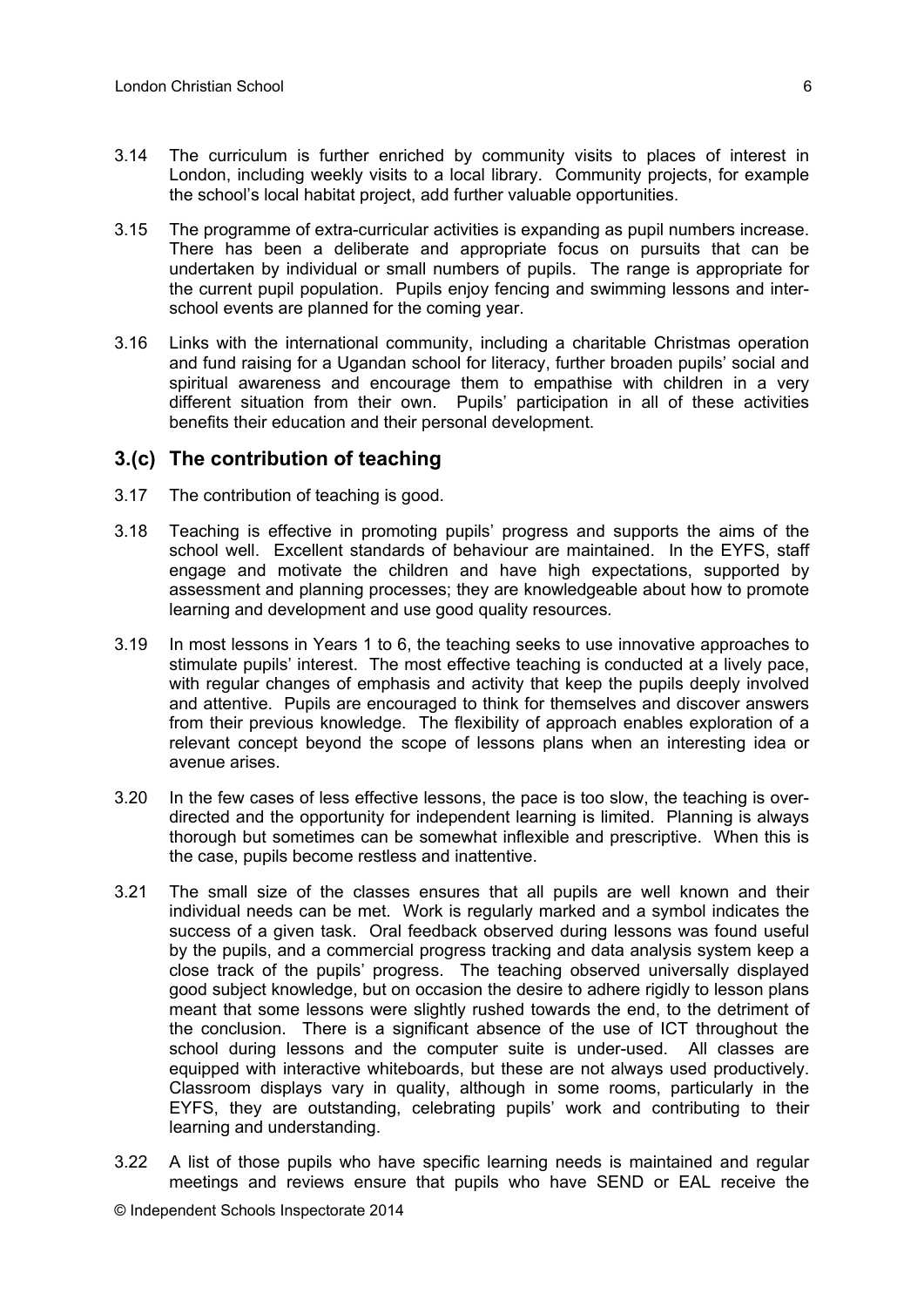necessary help. These pupils make good progress in response to the support offered by teaching staff and the classroom assistants who are present in many lessons. In many lessons the variation of tasks to match the range of pupils' abilities ensures that work is set at a suitable level for each individual. The most able pupils are also given work suited to their ability and they make good progress.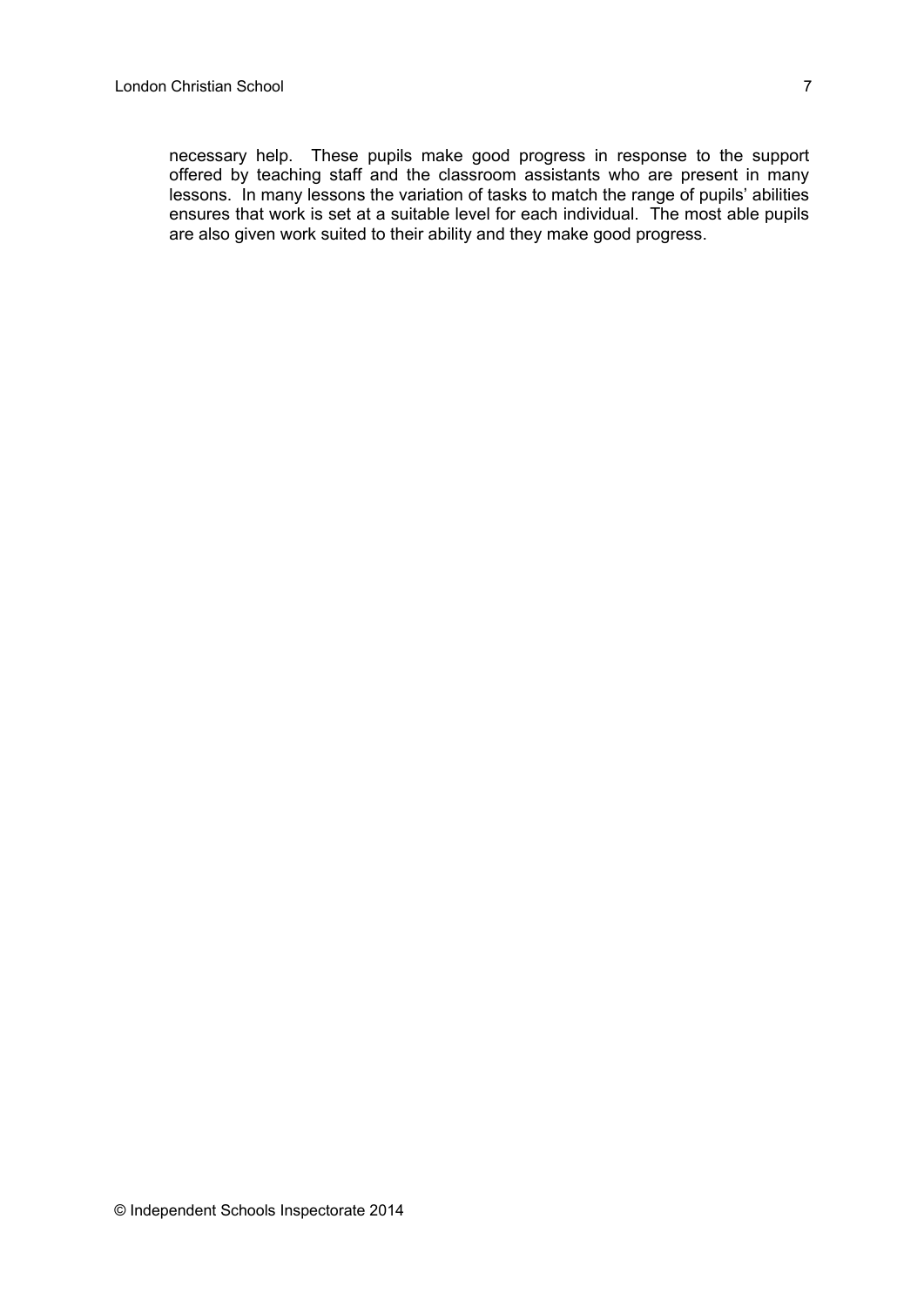## **4. THE QUALITY OF THE PUPILS' PERSONAL DEVELOPMENT**

#### **4.(a) The spiritual, moral, social and cultural development of the pupils**

- 4.1 The spiritual, moral, social and cultural development of the pupils is excellent.
- 4.2 The Christian ethos runs deeply through the life of the school, and contributes greatly to the educational experience enjoyed by all pupils and to their spiritual development. Pupils' personal qualities, such as confidence, empathy, spiritual awareness and integrity, are strongly developed through the rich environment offered by the supportive community, in which they all feel valued. The pupils are self-assured and self-aware, and care greatly about non-material aspects of life. Many school activities begin and end with a prayer, regularly led by volunteer pupils, who show considerable maturity.
- 4.3 Pupils' moral development is excellent. They clearly demonstrate a strong sense of right and wrong. They care about one another and listen well to each other in class. Behaviour is generally good and pupils are unfailingly polite and show respect for their surroundings. The guidance displayed on all classroom walls, to be kind, polite, careful, a good listener and hard working, is regularly referred to and clearly understood and followed by the pupils. Pupils' moral development is supported by the wide-ranging and effective PSHE programme.
- 4.4 The social development of the pupils is strong, and by the time they leave it is excellent. Responsibility is cheerfully accepted, and the pupils are pleased to contribute to the life of the school. The school council, newly constituted in its current form in the current academic year, is an excellent body that enables pupils to have their say and initiate several exciting projects. Breakout groups at a school council meeting were chaired by pupils who led constructive discussion that produced some very useful ideas. Older pupils help younger children, and a school council discussion about a whole-school writing project revolved around how to include the junior classes fully. Links with a school in Uganda were established as a result of pupil initiative. Pupils regularly work in pairs and small groups and develop an ease of dialogue with others. They contribute to an atmosphere that is purposeful, friendly and calm, and are clearly both proud of their school and happy to be there. This adds much to the life of the entire school community, with regular focus on standards and values within the school and in society.
- 4.5 Pupils develop an excellent understanding and awareness of other cultures. They interact happily in an environment that welcomes a wide range of backgrounds, valuing the diversity and the achievements of those from different traditions to their own. Pupils' awareness of their own and other cultures, including Western cultural traditions, is extended by their experience of the arts and through a wide range of activities and visits.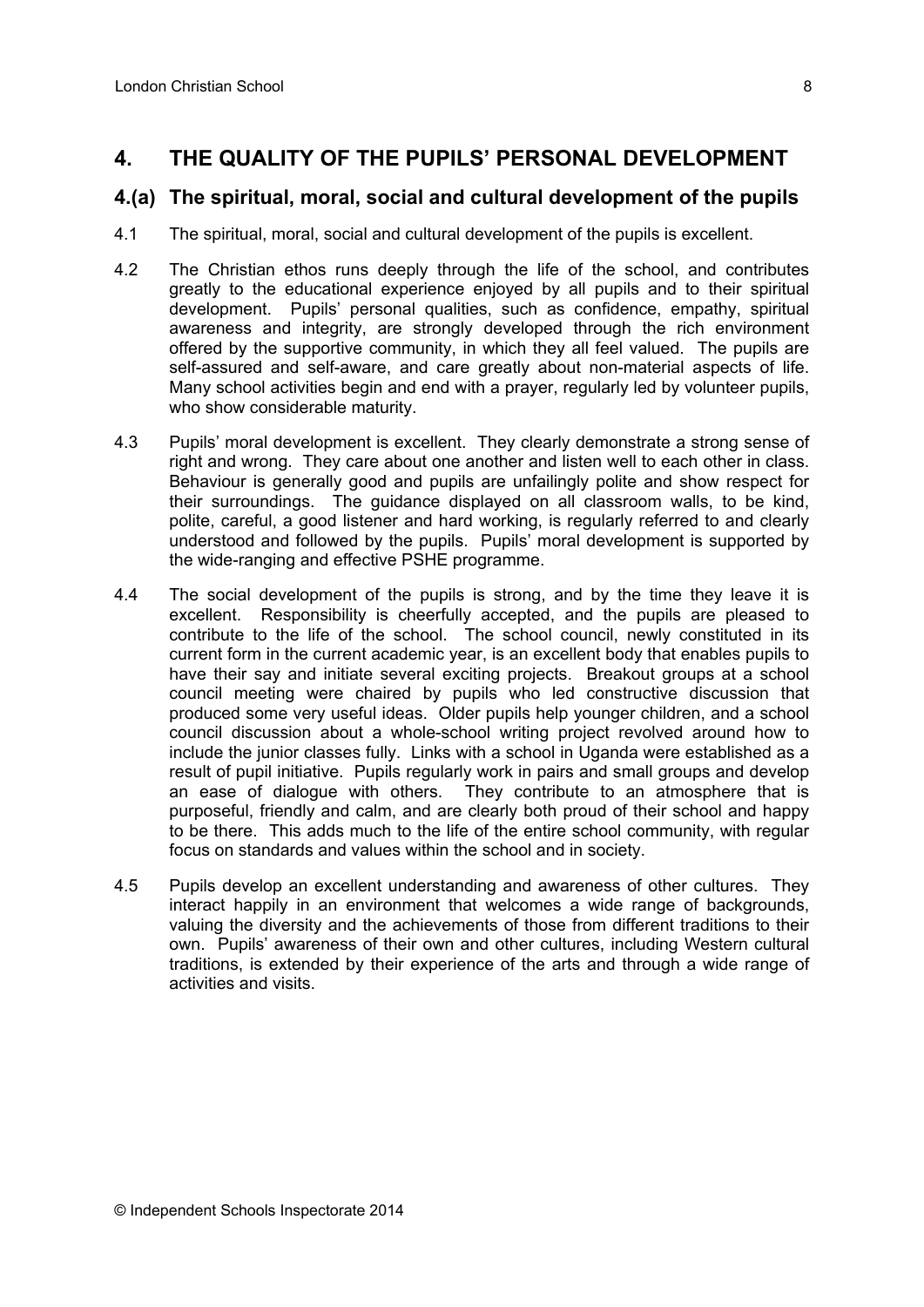## **4.(b) The contribution of arrangements for pastoral care**

- 4.6 The contribution of arrangements for pastoral care is excellent.
- 4.7 The school promotes a high standard of behaviour and an atmosphere where all of its members are valued as individuals. The school's aim to give its Christian ethos the highest priority is fulfilled.
- 4.8 Within the warm and harmonious atmosphere, relationships are very good and pupils feel safe, secure and valued. The staff expect courtesy and careful consideration for others, and model these qualities themselves, encouraging the pupils to do the same. Pupils form strong relationships with adults and appreciate the significance and values of their experience in being part of a caring Christian community.
- 4.9 The staff continue to provide very good support and guidance for the pupils as they move up through the school. Parents said that the school looks after their children well, and pupils were very positive about being able to approach members of staff should they have any concerns. The strong rapport amongst pupils and between pupils and staff creates a true sense of community in the school.
- 4.10 The house system promotes positive behaviour through the award of merit points. Special certificates are highly regarded, and presented in assembly, and the weekly house cup competition highlights and celebrates a range of achievement.
- 4.11 Pupils confirm that staff are fair in their use of rewards and sanctions, and they fully understand the anti-bullying policy. The school behaviour policy offers clear guidance for staff on managing behaviour and on the issuing of rewards and sanctions. On the rare occasion when bullying occurs, the pupils are confident that it is dealt with swiftly and fairly. Effective mechanisms for dealing with bullying are in place. Parents said that any such issues are addressed and resolved promptly.
- 4.12 The health and well-being of individuals are of paramount importance to the school. The pupils are informed about healthy lifestyles and through their work in science and PSHE are encouraged to eat healthily, including drinking water regularly during the school day. The school promotes the benefits of regular exercise as a key aspect of a healthy lifestyle, and provides adequate opportunity for this. Pupils are enthusiastic about the work of the school council, which meets every week and enables them to have a forum for voicing their views and ideas with school management. The school has in place an appropriate plan to improve educational access for all pupils with SEND.

#### **4.(c) The contribution of arrangements for welfare, health and safety**

- 4.13 The contribution of arrangements for welfare health and safety is good.
- 4.14 Routine welfare, health and safety arrangements are of good quality. The school is responsive to changing requirements, and by the end of the inspection had ensured that new child protection guidance requirements had formally been put in place. Safeguarding arrangements, including those for child protection, meet all requirements.
- 4.15 All necessary measures are taken to reduce the risk from fire and other hazards. The record of procedures and maintenance is thorough and demonstrates clear understanding of the school's responsibilities in these matters. Arrangements to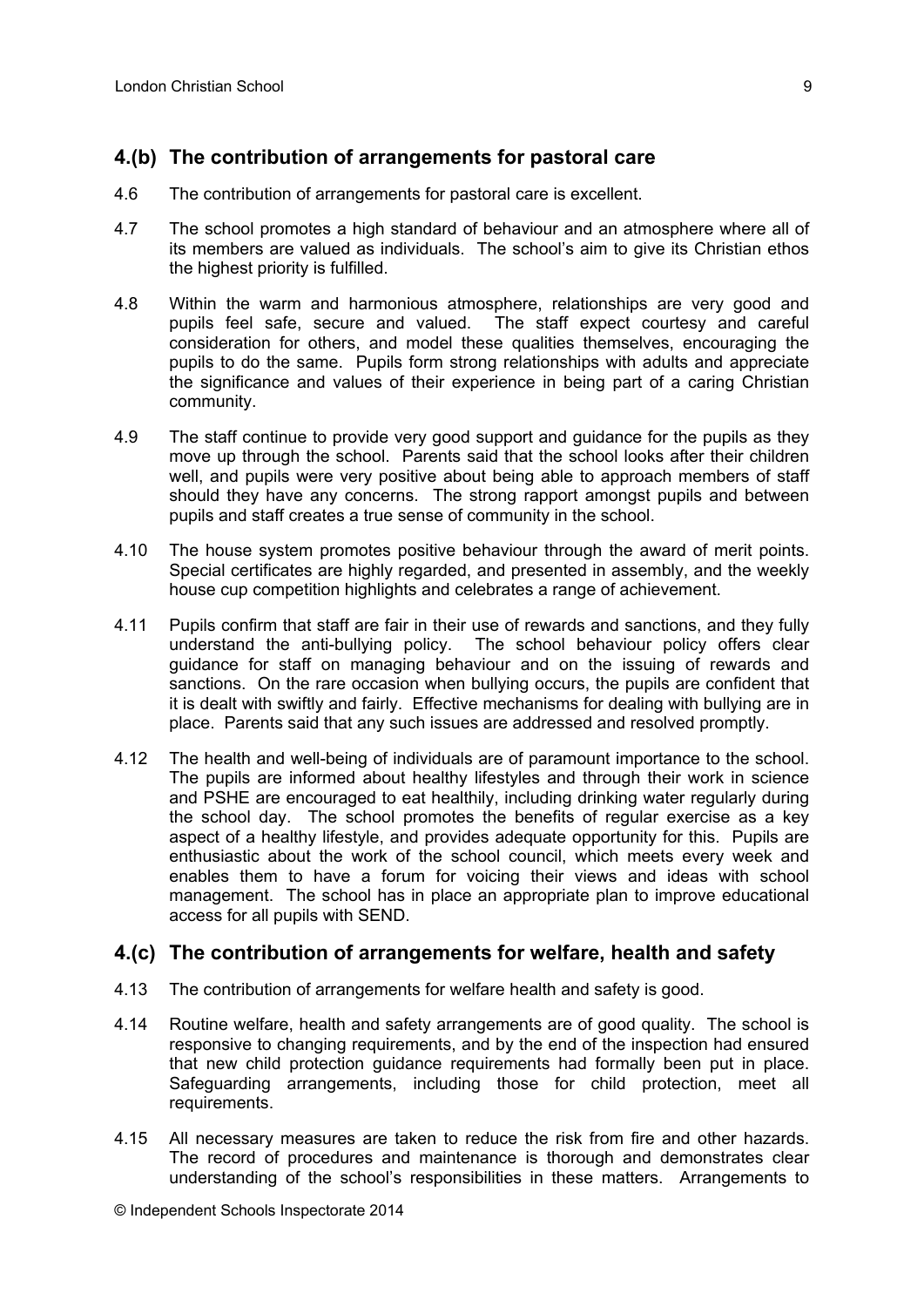ensure health and safety are effective and include provision for pupils who are ill, injured or have SEND. The admission and attendance registers are appropriately maintained and correctly stored.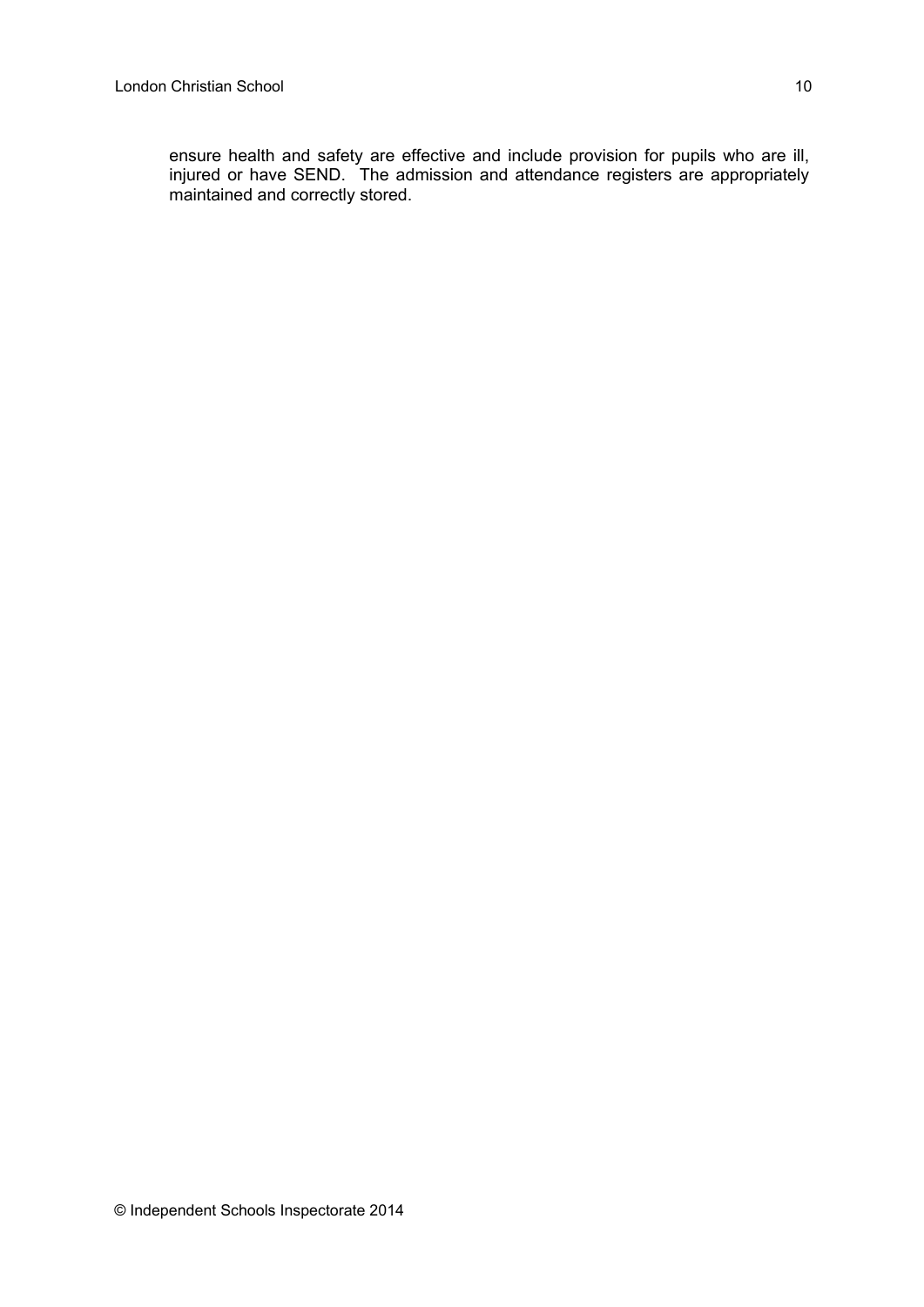## **5. THE EFFECTIVENESS OF GOVERNANCE, LEADERSHIP AND MANAGEMENT**

## **5.(a) The quality of governance**

- 5.1 The quality of governance is good.
- 5.2 Governance has many excellent features. Through a well-conceived vision and clear sense of purpose, the governing body has overseen the development of the school in the last seven years, enabling it to grow considerably. In line with its aims and ethos, the governing body has a good oversight of all sections of the school, including the EYFS. Governors are very reliant on the good level of information and guidance provided by the headmistress, although they are not always sufficiently versed in educational matters to offer an appropriate level of challenge or to monitor implementation. They understand and discharge well their responsibilities for financial planning and investment in staff, accommodation and resources.
- 5.3 The governing body's insights into the working of the school are good and based on contributions from all members by various means. Some governors are parents, including a number who were involved from the beginning and report that the school has been developed as originally envisaged. Others make regular visits to the school; some are attached to classes and some have responsibilities for finance or oversight of safeguarding. The headmistress has regular contact with the chair of governors. In many ways governors are effective in exercising their monitoring role and providing support. They offer good stimulus for growth and development through the school action plan and realistic discussions about planning for the future. Although they are less well placed to offer challenge about educational matters, they question decisions and developments in the school and actively suggest where practice would benefit from outside interventions.
- 5.4 The governing body is effective in discharging its responsibilities for statutory requirements. This includes the review of the effectiveness of safeguarding and child protection arrangements, which is undertaken annually by the whole of the governing board and involves a high level of discussion.

### **5.(b) The quality of leadership and management, including links with parents, carers and guardians**

- 5.5 The quality of leadership and management is good.
- 5.6 Many features of leadership and management are excellent. The headmistress has served the school since its inception and provided the dynamic leadership and dedicated management that have successfully driven the school's development in terms of its ethos and aims, and all aspects of its provision. In the last year, some key roles, such as that of deputy headmistress and co-ordinators for English and mathematics, have been devolved to experienced staff, who are building well on their leadership roles in accordance with the aims of the school.
- 5.7 Leadership and management provide clearly defined educational direction, as reflected in the quality of the pupils' education and the high standard of their personal development. A range of improvements exemplifies the determination of the leadership to continuously improve standards of education. Effective systems for the assessment of pupils' achievements and progress, particularly in literacy and numeracy, are developing successfully, although a few parents would value an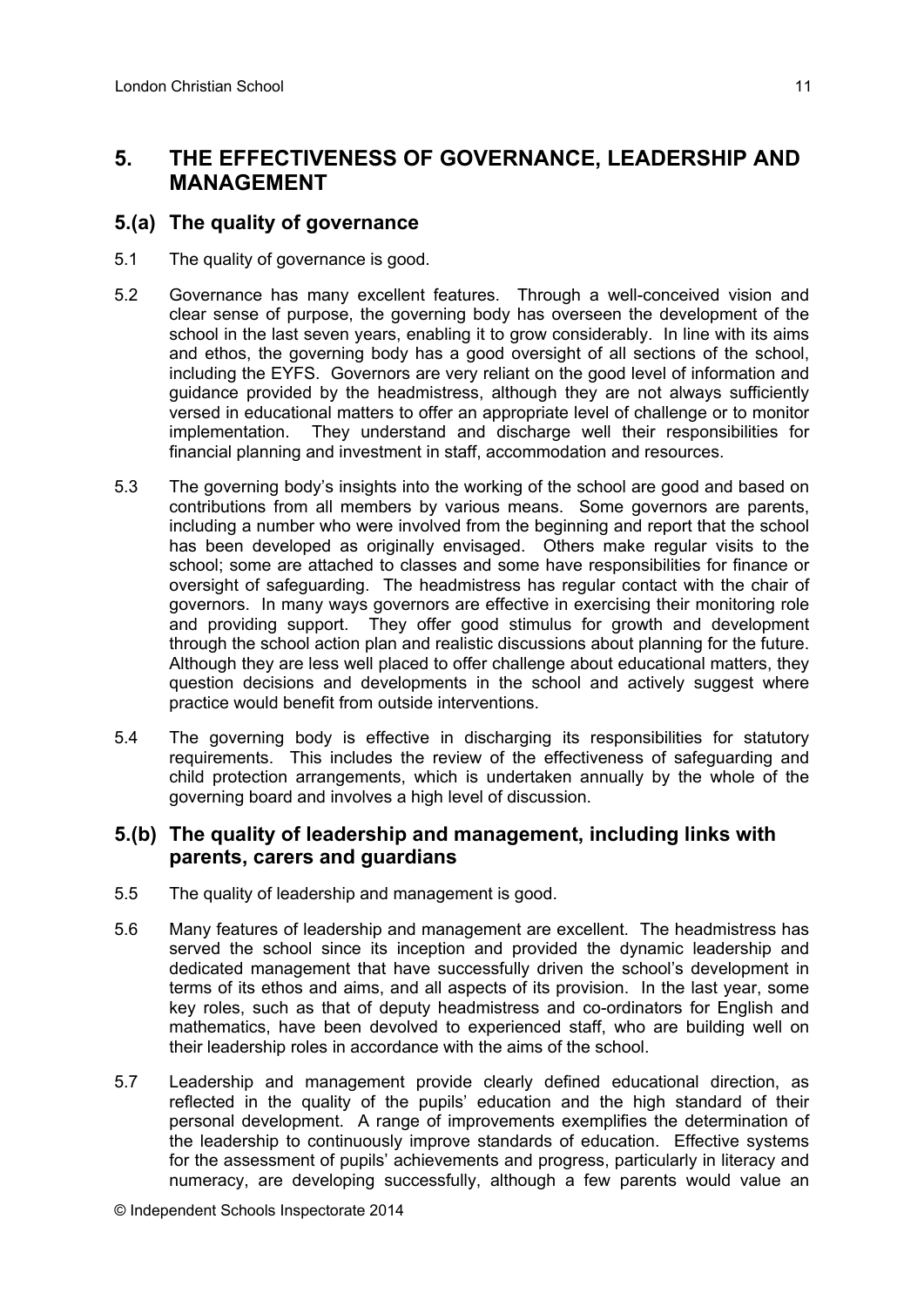explanation of the information provided by assessment and how it facilitates a clear overview of their children's progress. Formal systems for evaluating and improving teaching have been implemented and are starting to provide feedback, together with regular and relevant in-service training, although as yet there is no policy to guide teaching practice. The introduction of new senior managers is starting to provide greater consistency of the monitoring of both learning and teaching.

- 5.8 In the EYFS, an ambitious vision and clear priorities for improvement are driven by effective systems for self-evaluation. The educational programmes are effectively monitored. Staff supervision is regularly carried out in terms of professional support from senior colleagues, and facilitates continuous professional development for identified needs.
- 5.9 A clear focus on improvement and self-evaluation is evident in the school action plan, which is regularly reviewed and updated to provide an effective impetus to the school's development. The newly introduced weekly management meetings provide opportunities for newly appointed senior staff to be made aware of policies, procedures and practices. Whole-school policies are reviewed and revised on a regular cycle.
- 5.10 The school is successful in securing, supporting and motivating staff of high quality. It effectively ensures that they are suitably and regularly trained for their roles in the safeguarding of pupils and in meeting the needs of them all in terms of welfare, health and safety. Throughout the school, the safeguarding of pupils is carefully promoted in a welcoming, safe and stimulating environment. All required recruitment checks are carried out and records of these are maintained correctly. Administrative and other non-teaching staff give wholehearted and unstinting support to the leadership and management team and make an excellent contribution to pupils' learning and welfare. A happy, lively and purposeful atmosphere pervades all areas of the school and, in accordance with its aims it successfully provides an excellent Christian education for all.
- 5.11 Links with parents, carers and guardians throughout the school are excellent. In response to the pre-inspection questionnaire, parents expressed an exceptionally high level of satisfaction with all aspects of the school, in particular that pupils are happy and feel safe, that standards of behaviour are excellent and that the school is well led and managed. All parents who responded said that they would recommend the school to others. A small number of parents stated that they would like more information about how their children's achievements relate to national expectations. Inspection findings support this view.
- 5.12 A weekly newsletter keeps parents very well informed about events and activities throughout the school. Workshop events provide parents with useful information and skills for supporting their children's learning at home. Parents feel very welcome and comment positively on the 'open door' policy that ensures that any concerns or queries are dealt with promptly, in line with the complaints policy, as necessary.
- 5.13 Parents appreciate the opportunities they have to be involved in the school. They attend special assemblies throughout the year, for example for Remembrance Day and World Book Day. Other events, such as an exhibition of pupils' art and the annual sports day, are well attended.